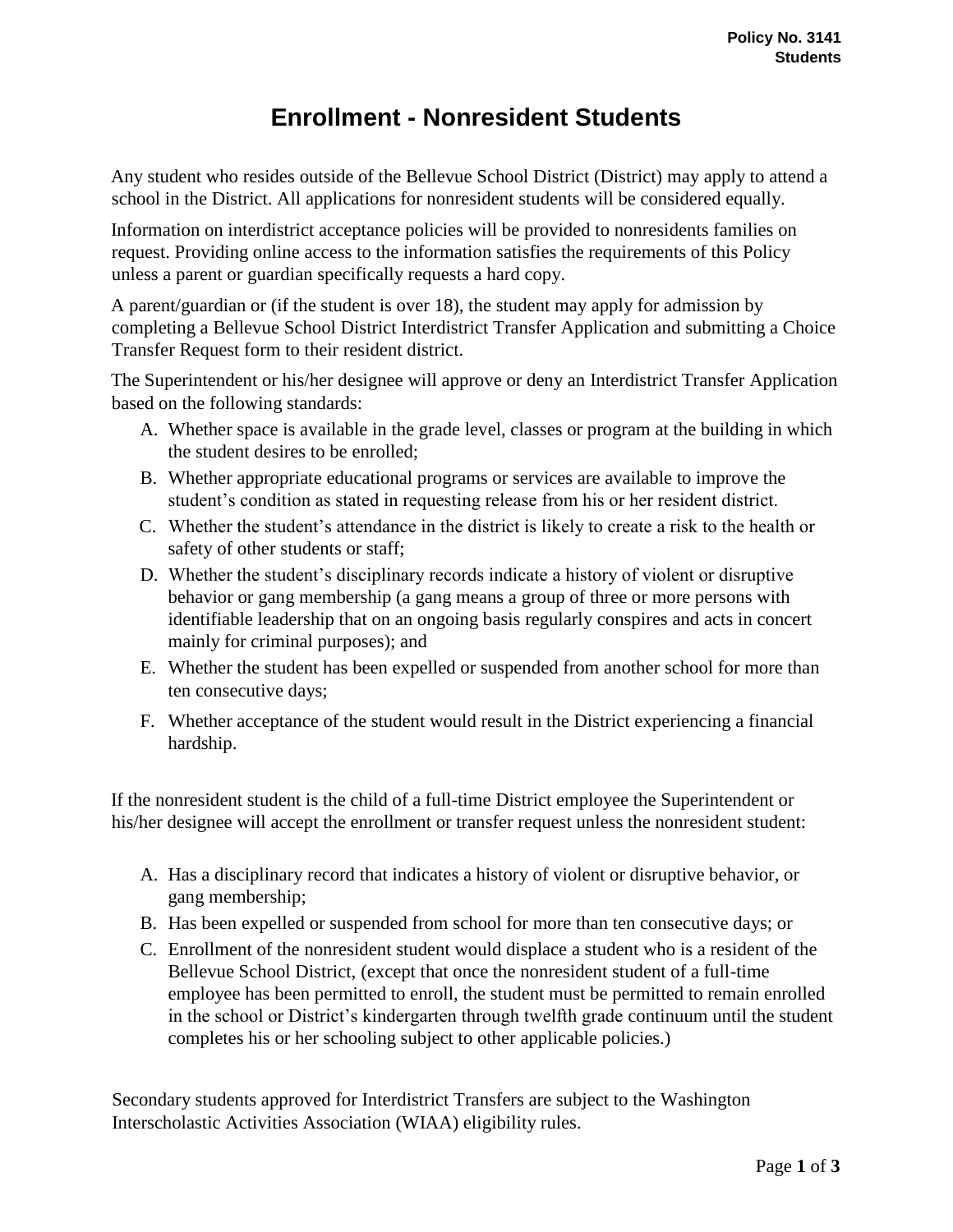A student who resides in a school district that does not operate a secondary program will be permitted to enroll in secondary schools in this District in accordance with Washington State law and regulation relating to the financial responsibility of the resident district.

The Superintendent or his/her designee will provide applicants with written notification of the approval or denial of their application within 45 days. This notification may be made via an electronic method and/or as a hard copy document via the US Postal Service.

If the application is approved, the Superintendent or his/her designee will notify the resident school district and the parent/guardian. The receiving school will make necessary arrangements for the transfer of student records.

If the application is denied, the Superintendent or his/her designee will notify the parent/guardian of the right to appeal to the Office of Superintendent of Public Instruction (OSPI).

Students experiencing homelessness shall be allowed to remain in the District as required by law and outlined in Policy 3115.

| <b>Cross References:</b> | Board Policy 3120 | <b>Resident Student Enrollment</b>                                                     |
|--------------------------|-------------------|----------------------------------------------------------------------------------------|
|                          | Board Policy 3122 | <b>Excused and Unexcused Absences</b>                                                  |
|                          | Board Policy 3241 | <b>Classroom Management, Corrective</b><br>Actions and/or Intervention                 |
|                          | Board Policy 3115 | Homeless Students: Enrollment Rights<br>and Services                                   |
|                          | Board Policy 4220 | Complaints Concerning Staff or                                                         |
|                          |                   | Programs                                                                               |
| Legal References:        | RCW 28A.225.220   | Adults, children from other districts,<br>agreements for attending school —<br>Tuition |
|                          | RCW 28A.225.225   | <b>Enrolling Children of Employees</b>                                                 |
|                          | RCW 28A.225.290   | Enrollment options information booklet                                                 |
|                          | RCW 28A.225.300   | Enrollment options information to<br>parents                                           |
|                          | WAC 392-137       | Finance — Nonresident attendance                                                       |